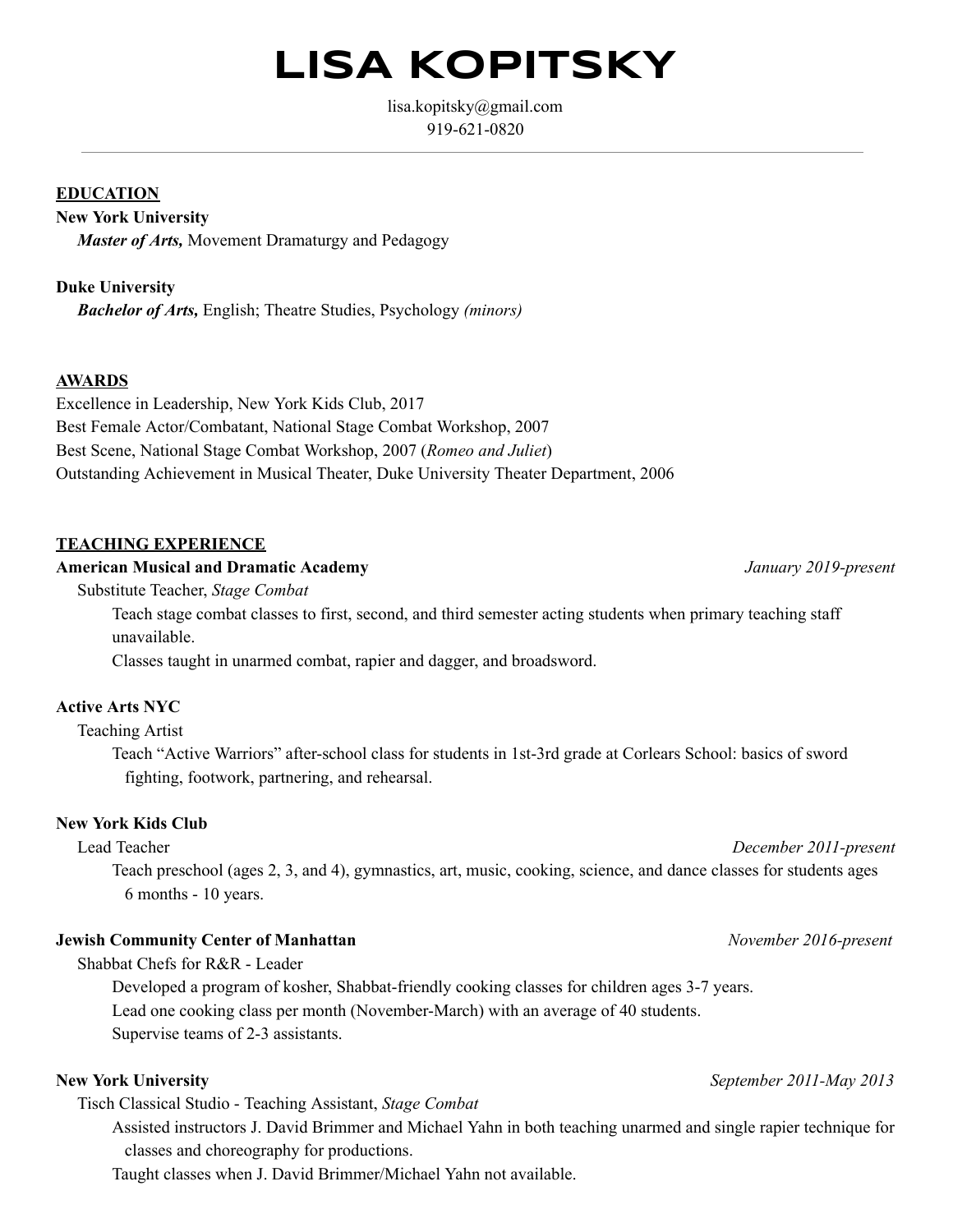Tisch Theatre Studies - Graduate Assistant, *Introduction to Theatre Production* 

Assisted three different professors over four semesters in lecture class (140190 students).

Designed midterm and final exams in part to in full for each semester, depending on professor.

Graded 50-100% of exams, depending on professor.

Taught one lecture per semester in 2012-2013 school year.

*Classes taught:*

Elizabethan Private Theaters History of Stage Combat

# **En Garde Entertainment** *March 2008July 2011*

Stage Combat Teacher

Co-taught with or assisted David Dean Hastings and guest instructors in classes in all weapons. Taught classes when David Dean Hastings not available.

Over 20 classes taught.

*Classes taught include:* Broadsword 101 (2011) Knife 101 (2011) Rapier 101 (2010) Unarmed 101 (2 classes, 2010) Rapier Applications - moving students out of drills and into choreography (2010) Rapier and Dagger (2010) Fight Club - combination unarmed choreography and practical martial training class (2010) Quarterstaff (2010) Bullwhip (2008)

# **Freelance Stage Combat Teacher and Fight Director** *December 2005present*

Create violence for theater and film. Teach actors the skills needed for fights in both rehearsals and master classes. *Master classes taught include:* Vixens En Garde - New York, NY (January-February 2018) Breath and acting technique within single sword choreography Biomechanics of single sword - moving from the core, utilizing leverage and momentum Circular footwork Specificity of point work Galhalla NYC - New York, NY (June-August 2017) Biomechanics of unarmed combat - moving from the core, utilizing leverage and momentum, selling the hit for both victims and aggressors

Pris de fer regaining advantage from a defensive position

Riposting - redirection of blade, speed and specificity

Vertigo Theater - New York, NY (January 2015) Unarmed combat - boxing-style punches, isolation, reactions Contact improv

New York University - New York, NY (April 2013) Circular footwork via Argentine tango Apache dance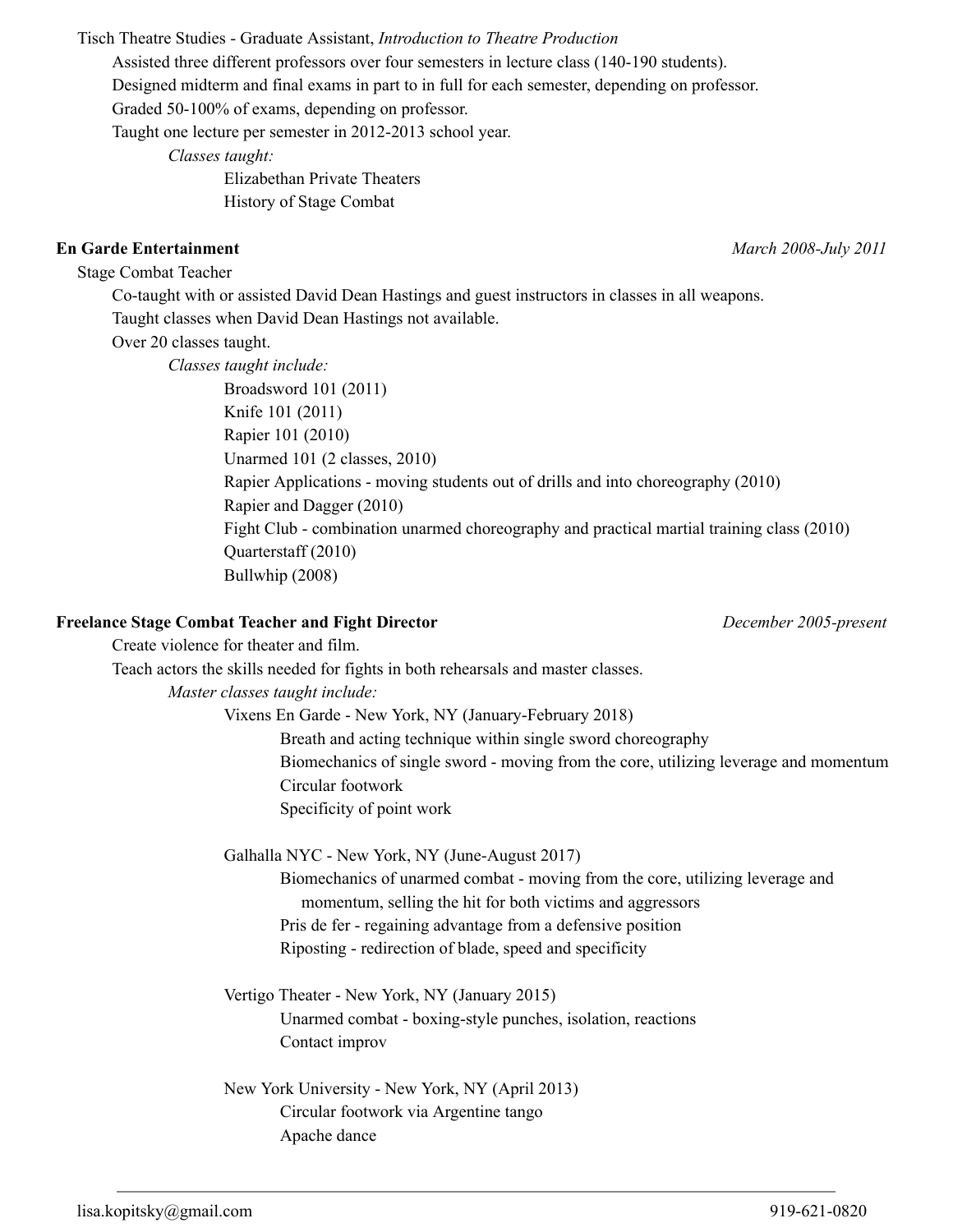Winter Wonderland Workshop - Chicago, IL (January 2010) "Slinging Swords and Wielding Shields:" Introduction to Sword and Shield with a focus on ambidexterity "The Duel Rules!:" Introduction to Smallsword with a focus on dueling etiquette Princeton University - Princeton, NJ (February 2009) Basics of single rapier - footwork, parries, cuts, thrusts, croisé Basics of unarmed combat - non-contact punches, contact stomach punch, contact stomach kick, back-sit fall, faint fall, front fall, hair pull, chokes Winter Wonderland Chicago, IL (January 2009) *(intern) Classes assisted include:* Zoot Suit Riot: Interaction between Swing Dance and Combat (Scot Mann) Filipino Knife (MJ Johnson) Shaolin Kicks (Michael Chin) Multiple Attackers (Lewis Shaw) Fighting for Film (David Boushey) Falls and Rolls (Ian Rose)

Bard College - Annandale-on-Hudson, NY (April 2007) Basics of unarmed combat - non-contact punches, contact stomach punch, contact stomach kick, back-sit fall, faint fall, front fall, hair pull, chokes Found object combat - turning an everyday object into a weapon

Duke University - Durham, NC (March 2006)

Basics of unarmed combat - non-contact punches, contact stomach punch, contact stomach kick, back-sit fall, faint fall, front fall, hair pull, chokes

### **TRAINING/CERTIFICATIONS**

CPR/First Aid (renewed every two years; December 2017)

Recognized Actor Combatant by the Society of American Fight Directors (2006); Intermediate Actor Combatant (2007); Advanced Actor Combatant (2008).

Recognized as Proficient by SAFD in Unarmed, Rapier and Dagger, Smallsword (2006; renewed in 2007); Single Sword (Examiner's Award for Excellence, 2007; renewed in 2008); Knife (2007; renewed with Recommendation, 2009); Sword and Shield (2007; renewed with Recommendation, 2010); Quarterstaff (2008).

Recognized as Proficient by SAFD and Fight Directors of Canada in Broadsword (2007).

#### **SELECTED WORKSHOPS ATTENDED**

Silat Intensive - New York, NY (July 2018) One day workshop. Introduction to Bruneian martial arts (Adam Rector) with emphasis on footwork, falls, arm locks and traps.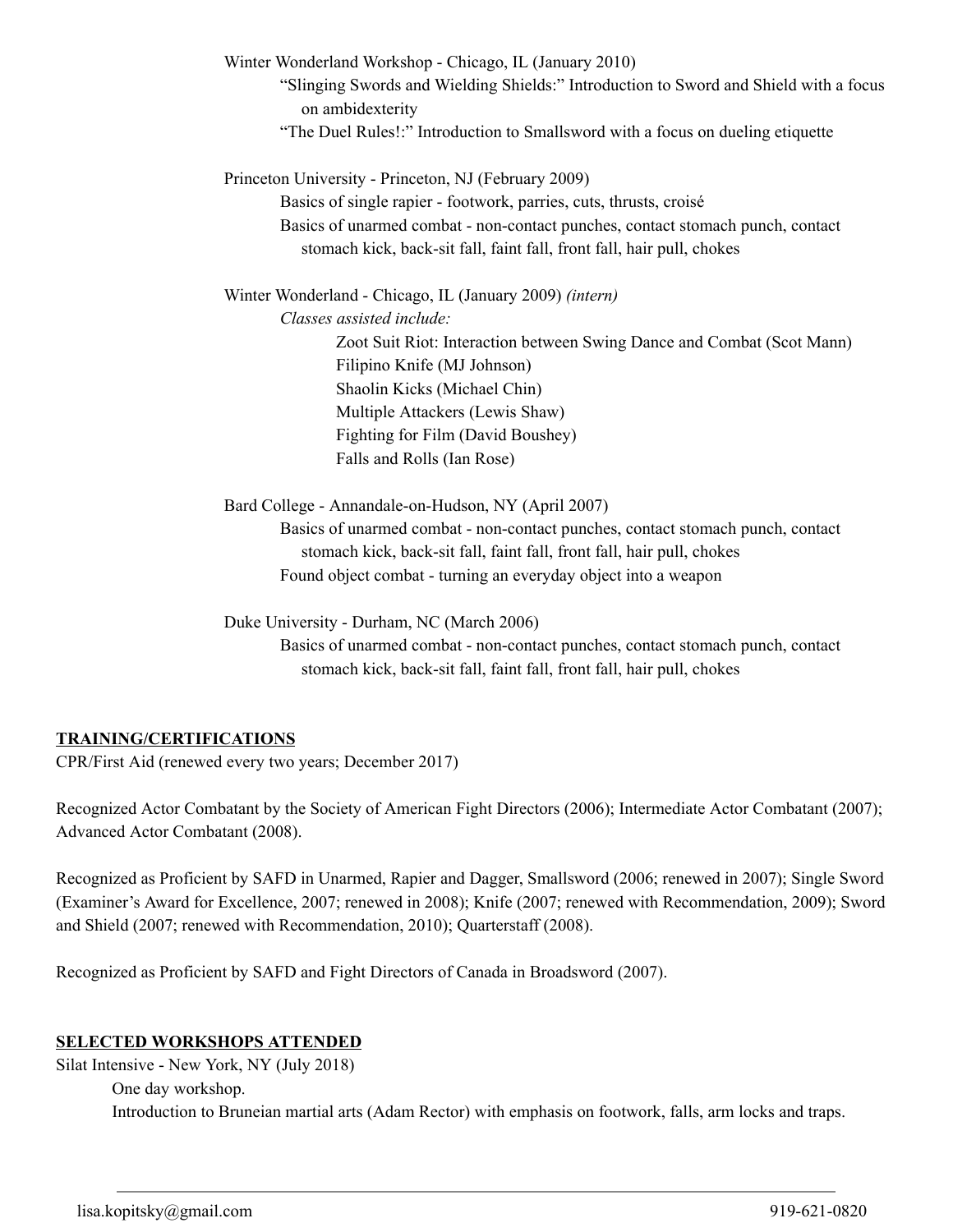Kali Intensive - New York, NY (June 2018) Two day workshop. Introduction to Filipino stick martial arts (Scot and Kelly Mann).

Intimacy Pedagogy and in Performance - New York, NY (4 workshops attended from 2016-2018)

One day workshops.

Intimacy direction pillars and techniques (Alicia Rodis), including creating space for consent, instant chemistry, communication with actors, setting boundaries and containers, contact improvisation, relationship building, and physical communication and storytelling.

Summer Sling - New York, NY (August 2016)

Four day workshop.

Attended classes on Fight call auditioning techniques (Rick Sordelet), Mass battles (Alicia Rodis), Brazilian Jiu Jitsu (Robb Hunter), Dramaturgy of the Fight (Meron Langsner), and others.

Summer Sling - New York, NY (August 2014)

Four day workshop.

Choreographer's Track: inaugural class focusing on professional fight directors.

Masters classes included: The Geometry of Stage Combat (K. Jenny Jones), Choreography for Musicals: *Aladdin* (J. Allen Suddeth), Choreography in the Round (Michael Jerome Johnson), Outdoor Stunt Shows (Jenny Male), Communication with Actors (J. David Brimmer and Jonathan Cole), Collaboration with Directors (Lewis Shaw and K. Jenny Jones).

Mask Making and Performance - San Juan, Puerto Rico (January 2012)

Three week workshop.

NYU - Steinhardt School of Education study abroad program - Leaders in Educational Theatre Papier-mache mask-making and LeCoq neutral mask techniques (Nan Smithner and Deborah Hunt).

Winter Wonderland - Chicago, IL (January 2008)

Three day workshop.

Attended classes on Fighting for Film (Mike Yahn), Shaolin kicks (Michael Chin), Blood effects (J. David Brimmer), Mass Battle (Ron Piretti), and others.

Action Film Workshop - Winston-Salem, NC (August 2006)

Three week workshop.

Onset training for fighting for film. Produced six short films or trailers. Attended classes/implemented additional skills such as makeup/SFX, prop building, and ADR. Taught by J. Allen Suddeth and A.C. Weary.

National Stage Combat Workshop - Las Vegas, NV (July 2006 and 2007)

Three week workshops.

Attended master classes and skills-proficiency training. Tested for proficiency in Unarmed, Broadsword, and Rapier and Dagger (2006); Knife, Single Sword, and Sword and Shield (2007).

### **ADDITIONAL RELEVANT TRAINING AND SKILLS**

Brown belt in San Shin Kai Aiki karate Argentine Tango